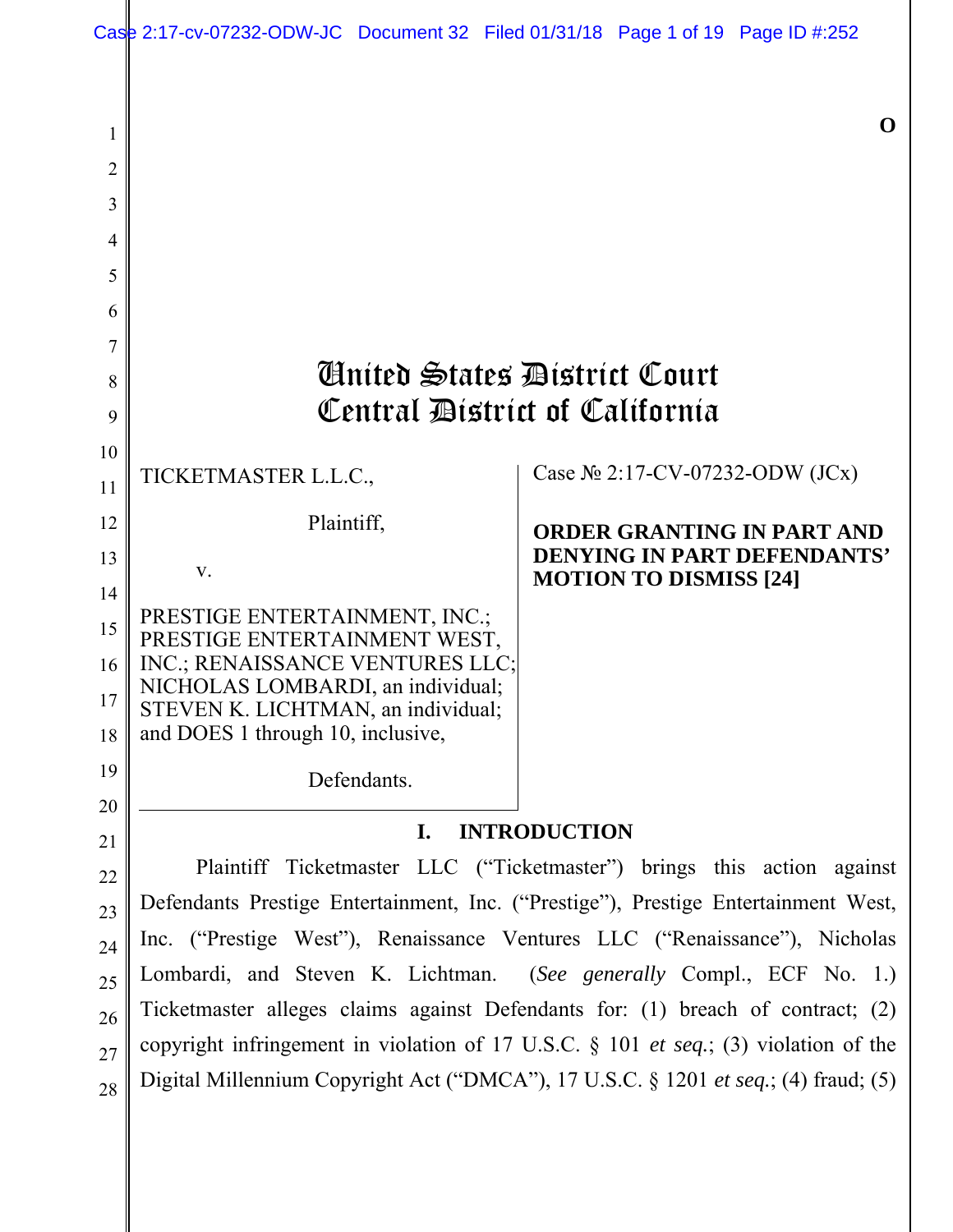3 4 5 aiding and abetting fraud; (6) inducing breach of contract; (7) intentional interference with contractual relations; (8) violation of the Computer Fraud and Abuse Act ("CFAA"), 18 U.S.C. § 1030 *et seq.*; (9) violation of the Computer Data Access and Fraud Act ("CDAFA"), Cal. Pen. Code § 502 *et seq.*; and (10) violation of the Anti-Scalping Law, N.Y. Arts & Cult. Aff. Law § 25.01 *et seq.*

Defendants Prestige West, Renaissance, Lombardi, and Lichtman<sup>1</sup> now move to dismiss the following claims: (1) copyright infringement; (2) violation of the DMCA; (3) violation of the CFAA; (4) violation of the CDAFA; (5) breach of contract; (6) fraud; and (7) the state law claims.

#### 10

1

2

6

7

8

9

# **II. FACTUAL BACKGROUND2**

11 12 13 14 15 16 17 18 19 20 21 Ticketmaster sells tickets for live entertainment events on behalf of its clients through its website, mobile app, and telephone call centers. (Compl. ¶ 18.) Demand often exceeds the supply of tickets available through Ticketmaster, which can result in intense competition among consumers to purchase tickets for events the moment they are available for sale. (*Id.* ¶ 19.) In order to make the ticket-buying process fair and equitable for its consumers, Ticketmaster employs various countermeasures. (*Id.* ¶ 20.) For instance, Ticketmaster limits the number of tickets that may be purchased in a single transaction and regulates the speed with which users may refresh purchase requests. (*Id.*) Ticketmaster also utilizes various security measures like CAPTCHA to prevent and discourage the use of automated programs—called "bots"—that give an unfair advantage over other consumers in the ticket purchasing process. (*Id.* ¶ 21.)

Users must agree to Ticketmaster's Terms of Use ("TOU") before they can view and use Ticketmaster's website and mobile app. (*Id.* ¶¶ 24–27; *see also* Compl., Ex. A.) The TOU grants users a "limited, conditional, no-cost, non-exclusive, nontransferable, non-sub-licensable license to view [Ticketmaster's] Site and its Content

26

 $\overline{a}$ 

25

22

23

<sup>27</sup> <sup>1</sup> There is no evidence on the docket that Defendant Prestige has been served with this lawsuit, and Prestige does not join in this Motion.

<sup>28</sup> <sup>2</sup> All factual references are allegations taken from Plaintiff's Complaint and accepted as true for purposes of this Motion. *See Ashcroft v. Iqbal*, 556 U.S. 662, 678 (2009).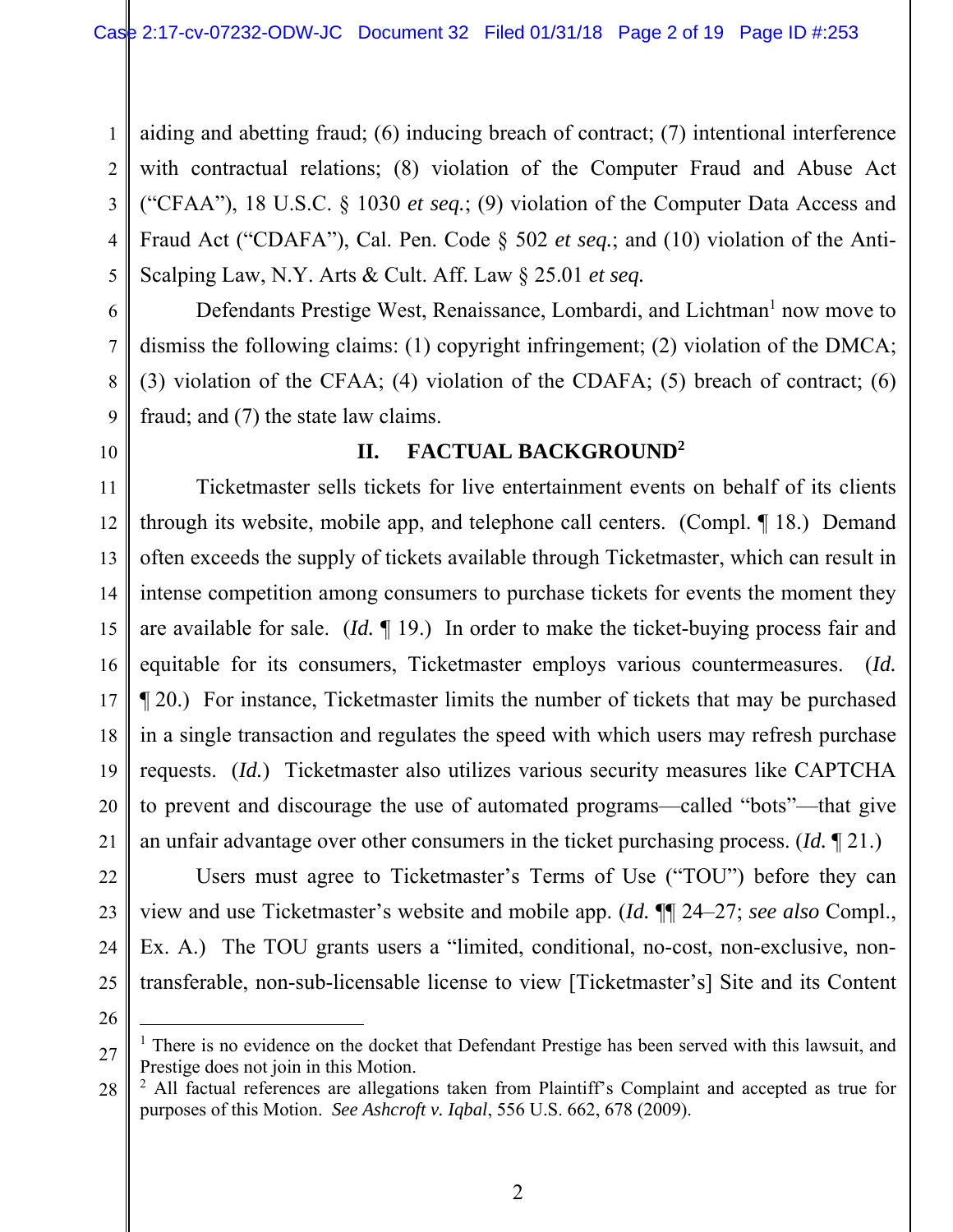1 2 3 to purchase tickets as permitted by these Terms for non-commercial purposes only if" the user agrees not to conduct certain activities. (Compl. ¶ 30.) Those prohibited activities include:

- 4 5 6 7 8 9 10 11 12 13 14 Modify, adapt, sub-license, translate, sell, reverse engineer, decompile, or disassemble any portion of the Site . . .; Use any robot, spider, offline reader, site search/retrieval application or other manual or automatic device, tool, or process to retrieve, index, data mine or in any way reproduce or circumvent the navigational structure or presentation of the Content or the Site, including with respect to any CAPTCHA displayed on the Site . . .; Use any automated software or computer system to search for, reserve, buy or otherwise obtain tickets . . .; • Take any action that imposes or may impose (in [Ticketmaster's] sole
	- discretion) an unreasonable or disproportionately large load on our infrastructure; Access, reload or refresh transactional event or ticketing pages, or make

15

16

17

18

19

20

21

22

23

24

25

26

27

- any other request to transactional servers, more than once during any three-second interval;
	- Request more than 1,000 pages of the Site in any 24-hour period, whether alone or with a group of individuals;
	- Reproduce, modify, display, publicly perform, distribute or create derivative works of the Site or the Content;
	- Reproduce or scan tickets in a format or medium different from that provided by the Site;
		- Decode, decrypt, modify, or reverse engineer any tickets . . .;
	- Use the Site or the Content in an attempt to, or in conjunction with, any device, program or service designed to circumvent any technological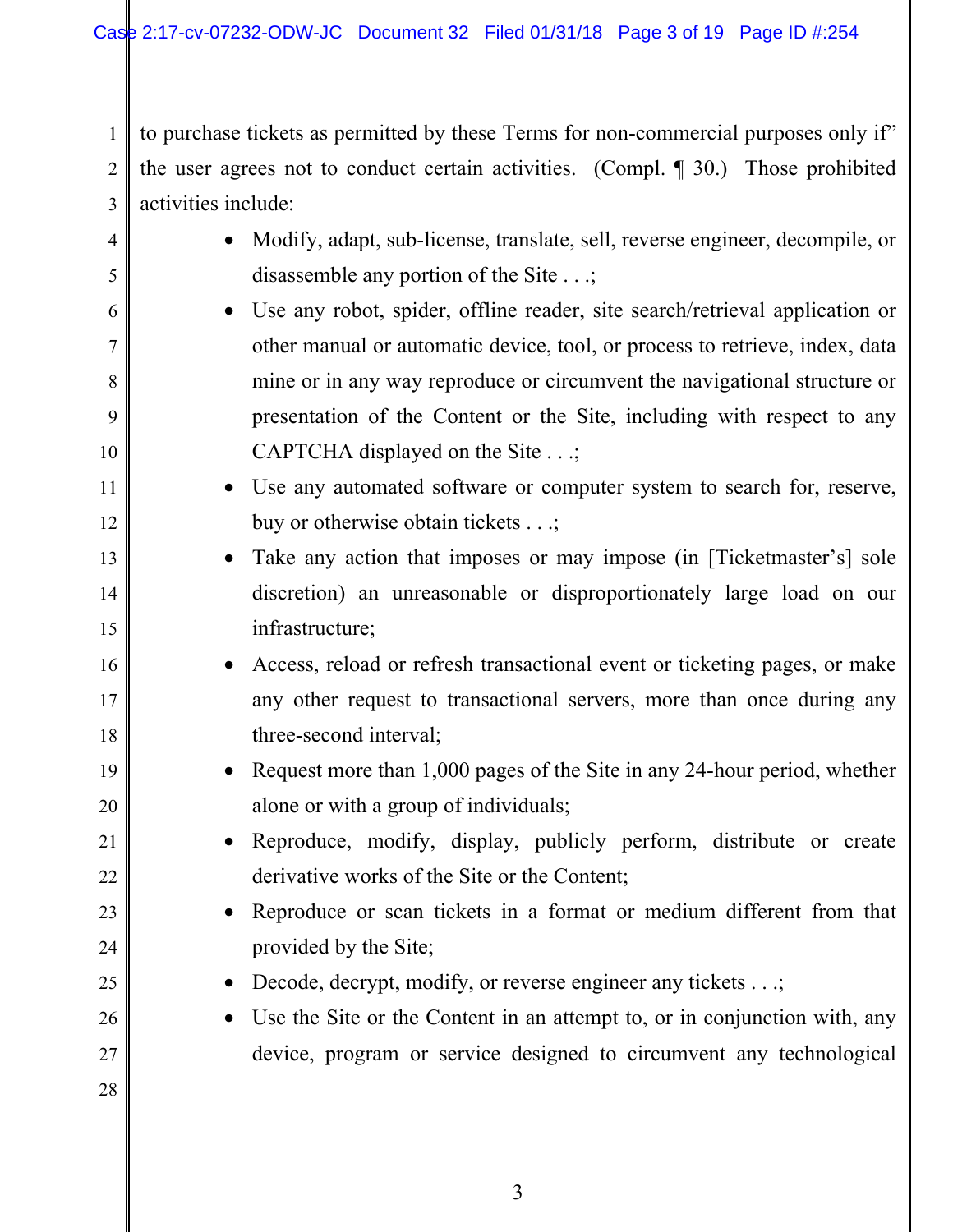2 3

4

5

6

7

8

9

1

measure that effectively controls access to . . . the Site and/or Content . . . for any purpose.

(*Id.*) The TOU further states that non-compliance with the TOU "constitutes unauthorized reproduction, display, or creation of unauthorized derivative versions of the Site and Content, and infringes [Ticketmaster's] copyright, trademarks, patents and other rights in the Site and Content." (*Id.* ¶ 31.) Ticketmaster has registered copyrights in various aspects of its website and pending applications for copyrights in its mobile apps. (*See id.* ¶ 28.) Users are also required to agree to a "Code of Conduct" in the TOU and abide by purchasing limits. (*Id.* ¶¶ 35, 37.)

10 11 12 13 14 15 16 17 18 19 20 For the past two years, Defendants have been using bots and dummy accounts to navigate Ticketmaster's website and mobile app to purchase large quantities of tickets. (*Id.* ¶¶ 40–42.) Defendants used colocation facilities with high speed bandwidth, random number and letter generators, and other evasive methods in order to avoid detection by Ticketmaster. (*Id.* ¶¶ 43–44, 48, 51–54.) Through the use of bots, Defendants are able to purchase and reserve large amounts of tickets in a manner impossible for a human consumer to match. (*Id.* ¶¶ 45, 46.) Defendants would then reproduce and resell the tickets on third-party platforms, such as StubHub.com, for profit. (*Id.* ¶¶ 47, 49.) Ticketmaster estimates that over the period from January 2015 to September 2016, Defendants made at least 313,528 orders using 9,047 different accounts. (*Id.* ¶ 55.)

21 22 23 24 25 In May 2015, Ticketmaster sent Lombardi, who is affiliated with Prestige, a cease-and-desist letter. (*Id.* ¶ 56; *see also* Compl., Ex. E.) Lombardi acknowledged receipt of the letter, but Defendants continued their enterprise. (Compl. ¶ 57.) Ticketmaster estimates that, for certain shows, Defendants bought between 30–40% of Ticketmaster's available inventory. (*Id.*)

26 27 28 Ticketmaster alleges that Defendants' conduct has deprived them of revenue and revenue opportunities. (*Id.* ¶ 67.) Defendants' use of bots have also required Ticketmaster to divert resources from servicing of other consumers and to continually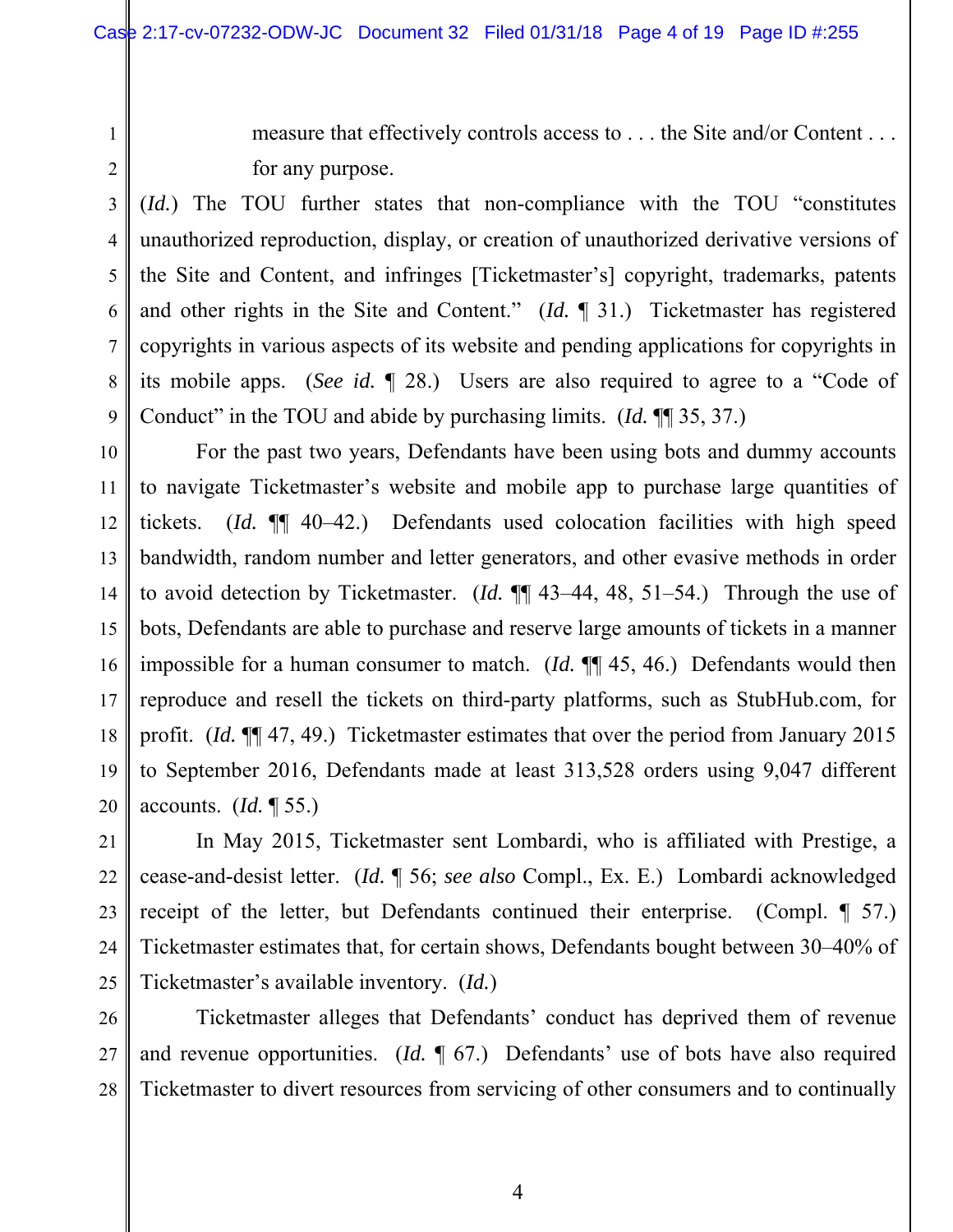escalate its anti-bot security measures, costing Ticketmaster thousands of dollars in damages. (*Id.* ¶¶ 70, 71.)

3

4

5

6

7

8

9

10

11

12

13

14

15

16

17

19

20

21

22

1

2

### **III. LEGAL STANDARD**

A motion to dismiss under either Rule 12(c) or 12(b)(6) is proper where the plaintiff fails to allege a cognizable legal theory or where there is an absence of sufficient facts alleged under a cognizable legal theory. *Bell Atl. Corp. v. Twombly*, 550 U.S. 544, 555 (2007); *see also Shroyer v. New Cingular Wireless Serv., Inc.*, 622 F.3d 1035, 1041 (9th Cir. 2010). That is, the complaint must "contain sufficient factual matter, accepted as true, to state a claim to relief that is plausible on its face." *Ashcroft v. Iqbal*, 556 U.S. 662, 678 (2009) (internal quotation marks omitted).

Generally, a court should freely give leave to amend a complaint that has been dismissed, even if not requested by the party. *See* Fed. R. Civ. P. 15(a); *Lopez v. Smith*, 203 F.3d 1122, 1130 (9th Cir. 2000) (en banc). However, a court may deny leave to amend when it "determines that the allegation of other facts consistent with the challenged pleading could not possibly cure the deficiency." *Schreiber Distrib. Co. v. Serv-Well Furniture Co.*, 806 F.2d 1393, 1401 (9th Cir. 1986).

#### **IV. DISCUSSION**

18

# **A. Copyright Infringement**

Defendants contend that Ticketmaster's copyright infringement claim should be dismissed because (1) Ticketmaster fails to identify registered or pending copyrights that were infringed and (2) Ticketmaster's theory of copyright infringement was rejected by the Ninth Circuit in *MDY Industries, LLC v. Blizzard Entertainment, Inc.*, 629 F.3d 928 (9th Cir. 2010).

24

25

23

#### *1. Copyright Infringement Pleading Requirements*

To establish copyright infringement, a plaintiff must allege: (1) ownership of a valid copyright; and (2) copying of the original elements of the work. *L.A. Printex Indus., Inc. v. Aeropostale, Inc.*, 676 F.3d 841, 846 (9th Cir. 2012).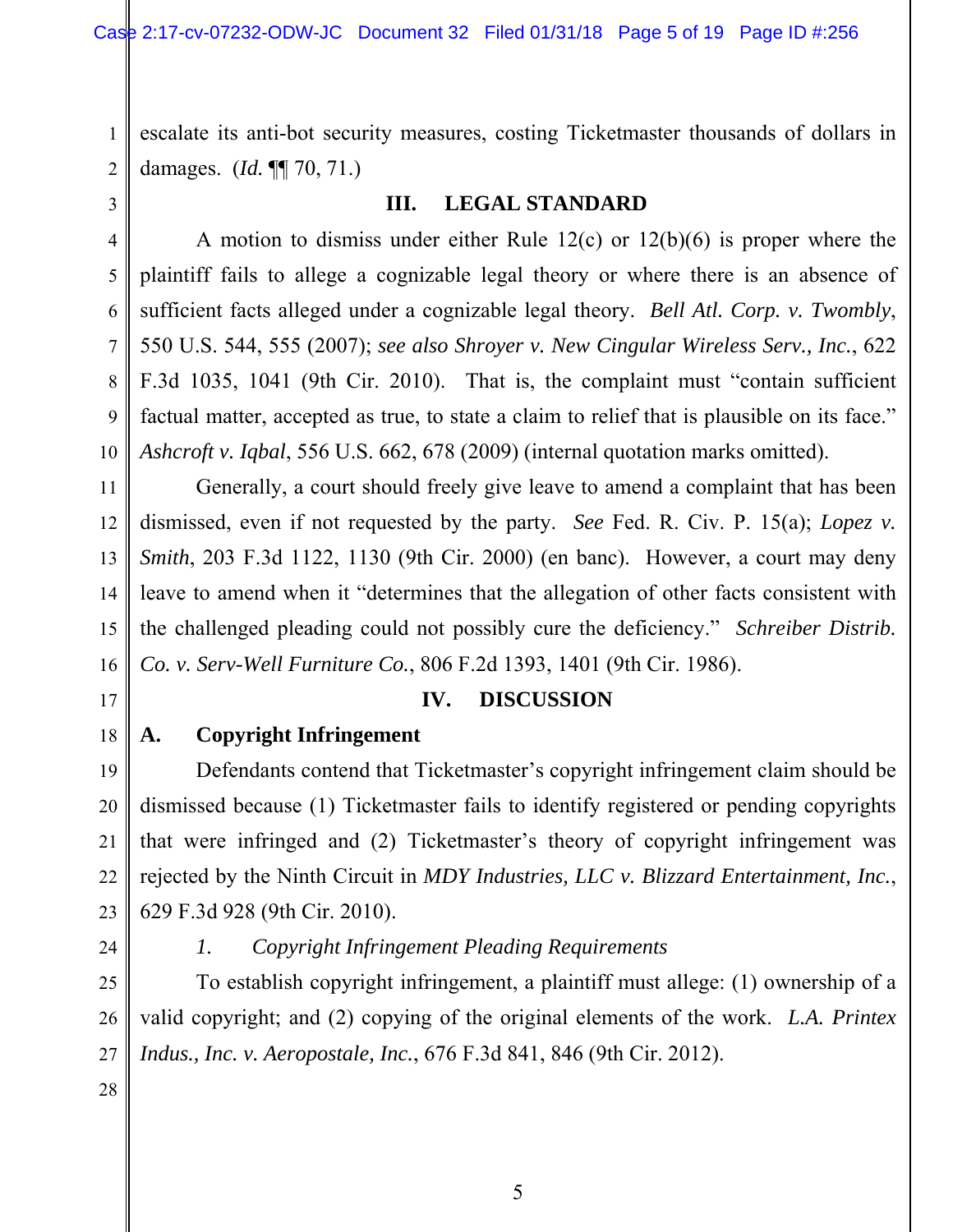5 7 9 Ticketmaster alleges that it owns registered or pending copyrights in various aspects of its website and mobile apps. *Cf. Cosmetic Ideas, Inc. v. IAC/InterActiveCorp*, 606 F.3d 612, 621 (9th Cir. 2010) (receipt of a completed application satisfies the registration prerequisite for an action for copyright infringement). Among those copyrights are Ticketmaster's website ticket purchase pages and its mobile apps. (*See* Compl. ¶ 28.) Ticketmaster also alleges that, by navigating the pages to purchase tickets, Defendants have viewed and therefore copied the entirety of thousands of pages from the Ticketmaster website and mobile apps. (*See id.* ¶¶ 40, 48, 65, 88.)

10 12 13 14 15 16 17 18 These allegations are not sufficient to meet the second requirement to plead copyright infringement. In *Perfect 10, Inc. v. Amazon, Inc.*, 508 F.3d 1146, 1169 (9th Cir. 2007), the Ninth Circuit recognized that the automatic copies created from viewing webpages are likely fair use. "The copying function performed automatically by a user's computer to assist in accessing the Internet is a transformative use . . . Such automatic background copying has no more than a minimal effect on [plaintiff's] rights, but a considerable public benefit." *Id.* Ticketmaster has not alleged sufficient facts showing that Defendants' copying was anything more than the automatic background copying that occurs when users browse the internet.

19 20 21 22 23 24 25 26 27 Ticketmaster's cited cases do not advance its argument. The Ninth Circuit has recognized that loading "software into a computer constitutes the creation of a copy under the Copyright Act." *MAI Systems Corp. v. Peak Computer, Inc.*, 991 F.2d 511, 519 (9th Cir. 1993). *MAI Systems*, however, addressed computer software, not websites. Indeed, the court in *MAI Systems* noted that not all copies made onto a computer constitute copying for the purposes of the Copyright Act. 991 F.2d at 519 ("We recognize that these authorities are somewhat troubling since they do not specify that a copy is created regardless of whether the software is loaded into the RAM, the hard disk or the read only memory ('ROM')."). Ticketmaster also cites to

1

2

3

4

6

8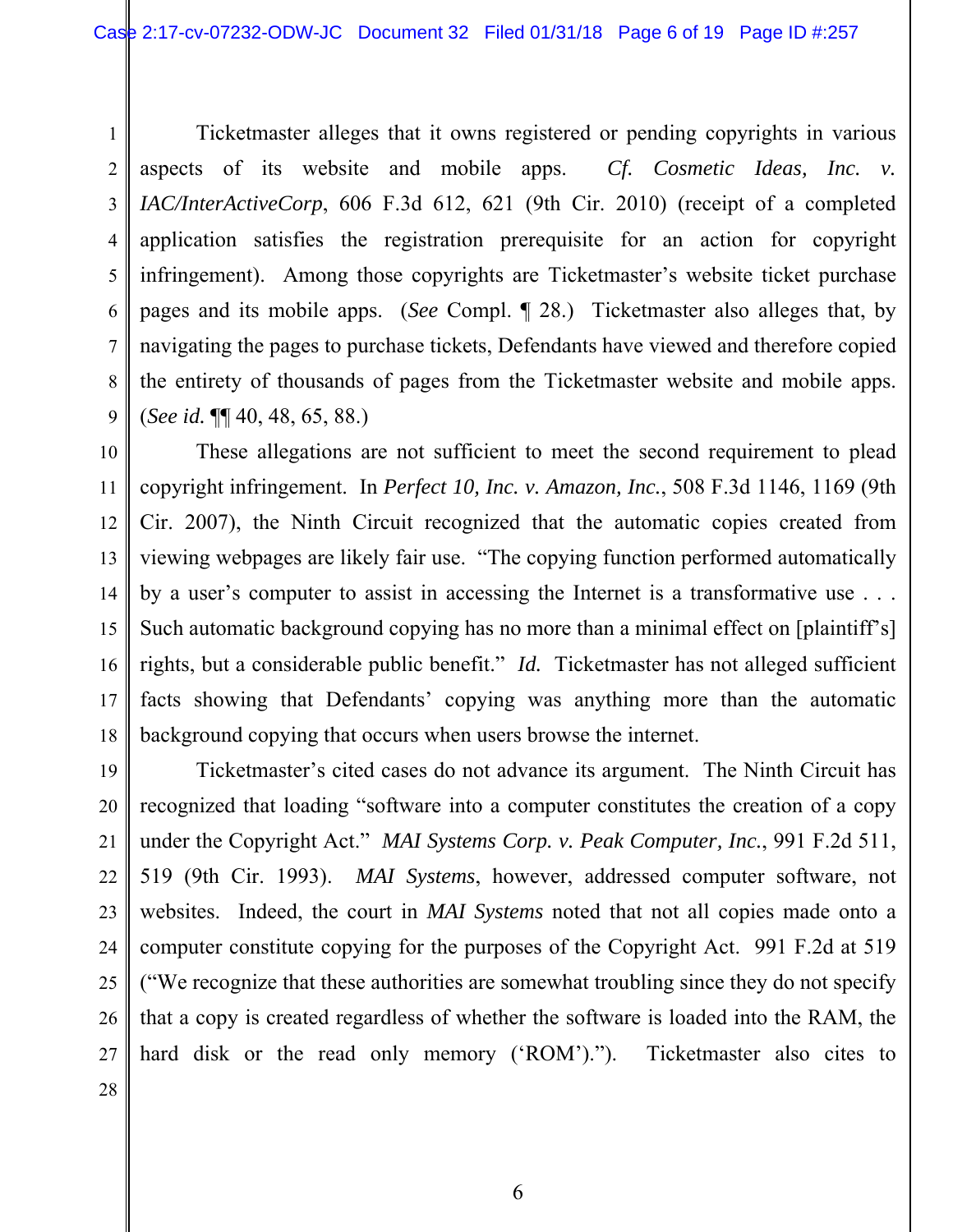*Ticketmaster L.L.C. v. RMG Techs., Inc.*, 507 F. Supp. 2d 1096, 1105–06 (C.D. Cal. 2007). *RMG*, however, was decided before *Perfect 10*.

1

2

3

4

5

6

7

8

A court must determine whether to grant leave to amend when dismiss a claim. *Schreiber*, 806 F.2d at 1401 (9th Cir. 1986). Leave to amend may be denied when "allegation of other facts consistent with the challenged pleading could not possibly cure the deficiency." *Id.* The Court will therefore consider whether infringement of Ticketmaster's TOU could constitute copyright infringement.

#### *2. Copyright Infringement and Terms of Use*

9 10 11 12 13 14 15 16 17 18 19 20 A "copyright owner who grants a nonexclusive, limited license ordinarily waives the right to sue licensees for copyright infringement, and it may sue only for breach of contract." *Sun Microsystems, Inc. v. Microsoft Corp.*, 188 F.3d 1115, 1121 (9th Cir. 1999) (citations and quotations omitted). "However, if the licensee acts outside the scope of the license, the licensor may sue for copyright infringement." *MDY*, 629 F.3d at 939. But "the potential for copyright infringement exists only where the licensee's action (1) exceeds the license's scope (2) in a manner that implicates one of the licensor's exclusive statutory rights." *Id.* at 940. "[F]or a licensee's violation of a contract to constitute copyright infringement, there must be a nexus between the condition and the licensor's exclusive rights of copyright." *Id.* at 941. Otherwise, a copyright holder "could designate any disfavored conduct during [use] as copyright infringement." *Id.*

21 22 23 24 25 26 27 28 Contractual terms that limit a license's scope are conditions, while all other license terms are covenants. *See id.* at 939. Breaches of conditions constitute copyright infringement, while breaches of covenants are only actionable under contract law. *Id.* "[C]onditions and covenants are distinguished according to state contract law, to the extent consistent with federal copyright law and policy." *Id.* Under California law, "[a] covenant is a promise to do or refrain from doing a specific act. A condition is a qualification to the parties' obligations; if it occurs, the interest is terminated or enlarged." *San Mateo Cmty. Coll. Dist. v. Half Moon Bay Ltd. P'ship*,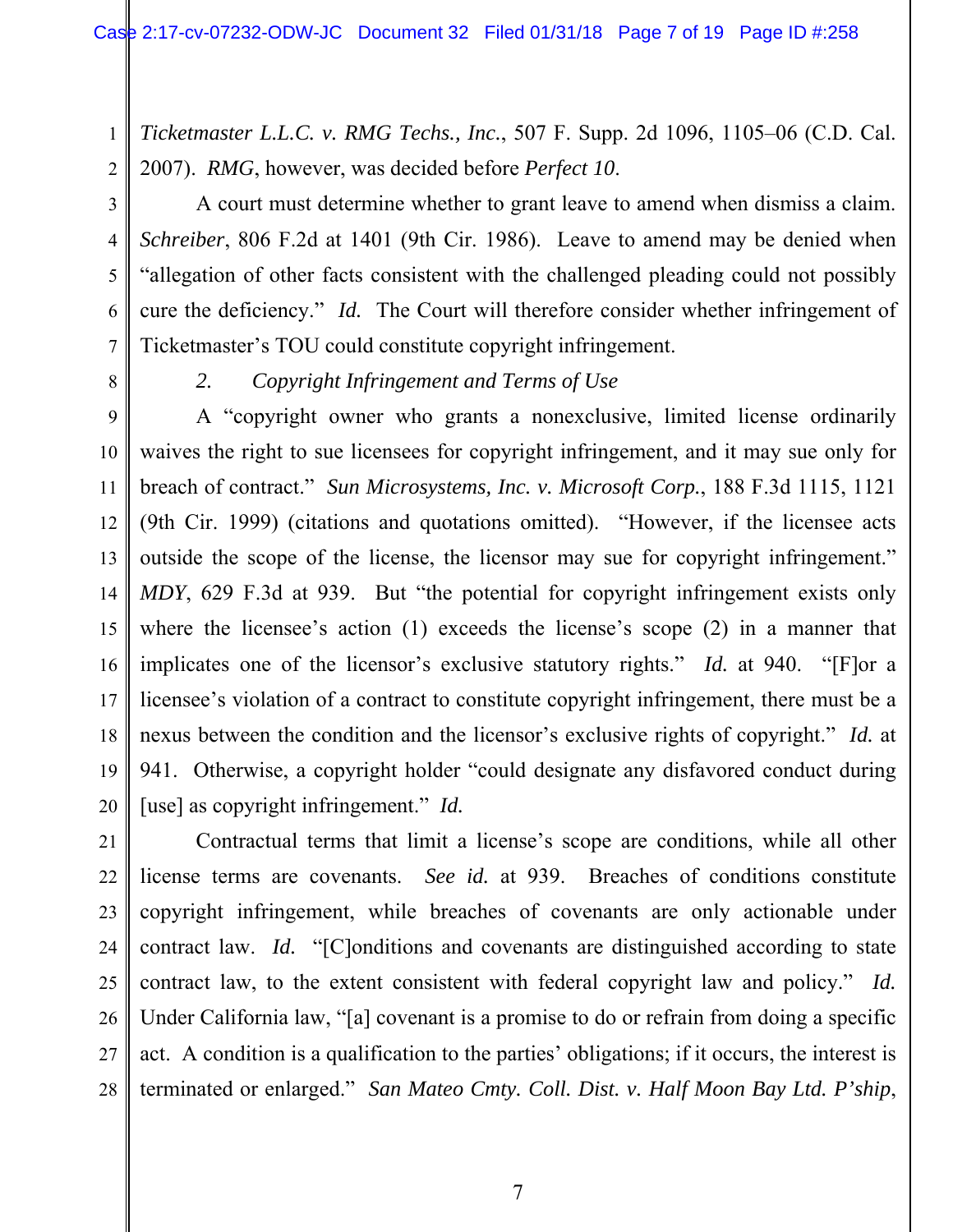1 2 3 65 Cal. App. 4th 401, 411 (1998). "A condition is created by the mutual assent of the parties and is binding on both, while a covenant is binding on the covenantor only." *Id.*

4 5 Ticketmaster contends that the following restrictions and protocols in the TOU are conditions:

6 7 8 9 10 11 12 13 14 15 16 17 18 19 20 21 22 23 24 25 26 27 28 • Copying from the Site or Apps for "non-commercial purposes"; • Copying fewer than 1,000 pages of the Site in any 24-hour period; • Making fewer than 800 reserve requests on the Site in any 24-hour period; Copying transactional event or ticketing pages no more than once during any three-second interval; • Reproducing tickets in the same format or medium as provided by the Site; • Not modifying any portion of the Site to create derivative works; • Not using any robot, spider, or other device, tool, or process to reproduce the Site or its Content, and thereby violate the reproduction limits of the license; • Not using any automated software or computer system to obtain tickets or other items available on the Site for the same reasons; • Not taking any action that may impose an unreasonably large load on Ticketmaster's computer infrastructure; • Not decoding or reverse engineering any tickets or underlying algorithms or barcodes used on or in the production of tickets on the Site; and • Not trying to circumvent any technological measure that effectively controls access to, or the rights in, the Site or Content. (*See* Opp'n 7, ECF No. 25; *see also* Compl. ¶ 30.) Although Ticketmaster's TOU asserts that these terms are "conditions," whether a term is a condition depends on "the whole contract, its purpose, and the intention of the parties . . ." *JMR Constr.*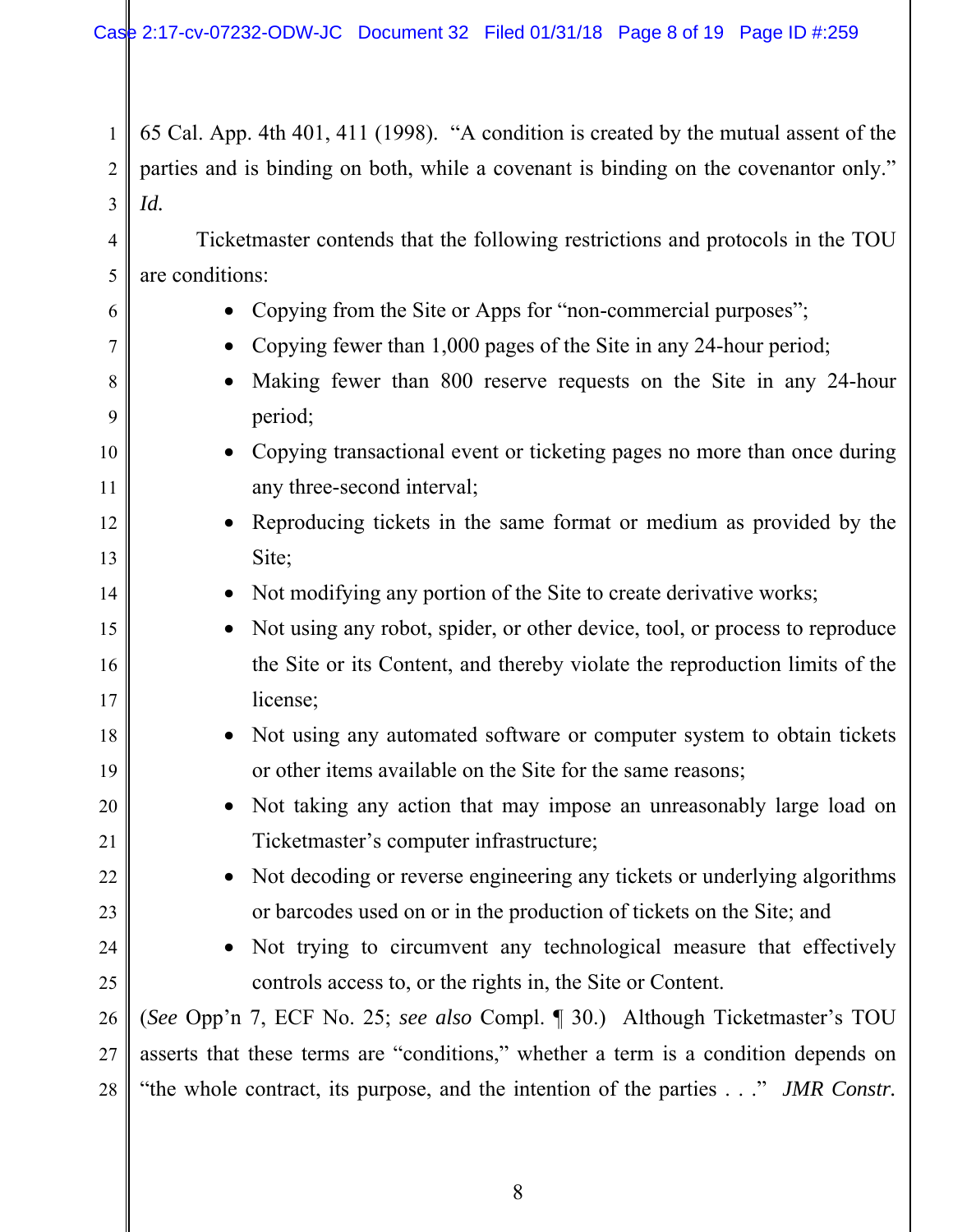1 3 4 5 6 7 8 9 10 *Corp. v. Envtl. Assessment & Remediation Mgmt., Inc.*, 243 Cal. App. 4th 571, 596 (2015) (citations and quotations omitted); *see also Pac. Allied v. Century Steel Prods.*, 162 Cal. App. 2d 70, 79–80 (1958) (conditions are disfavored by the law). In the "Violation of these Terms" section, the TOU states: "[Ticketmaster] may investigate any violation of these Terms [and] [i]f that happens, [the user] may no longer use the Site or any Content." (Compl., Ex. A 5.) The use of "may" demonstrates that the TOU only imposes covenants, not conditions. Neither party's obligations are "terminated or enlarged" if a violation occurs because the parties' interests do not change unless and until Ticketmaster chooses to act. *Half Moon Bay*, 65 Cal. App. 4th at 411. Such promises are not conditions. Ticketmaster fails to satisfy the first prong of *MDY*.

12 13 14 15 In addition, some of the terms of Ticketmaster's TOU do not satisfy the second prong of *MDY*—whether the breach implicates an exclusive right of copyright. Use of bots or automatic software, for instance, does not implicate an exclusive right of copyright and cannot constitute the basis of copyright infringement. *MDY*, 629 F.3d at 941. Similarly, Ticketmaster's limitations on the amount of times Defendants may request pages of the Website, send ticket reservation requests, or refresh transactions also do not implicate any exclusive right of copyright. These limitations serve to limit the number of transactions or to reduce server load. *Cf. Perfect 10*, 508 F.3d at 1169– 70 (automatic cache copies decreases network latency and minimize unnecessary bandwidth usage).

Accordingly, the Court **GRANTS** Defendants' Motion to Dismiss Plaintiff's claim for copyright infringement. Dismissal is without leave to amend to the extent that Plaintiff's copyright infringement claim is based on Defendants' use of bots, by exceeding the TOU limitations on the number of page refreshes or ticket requests, or by placing imposing a large load on Ticketmaster's servers.

2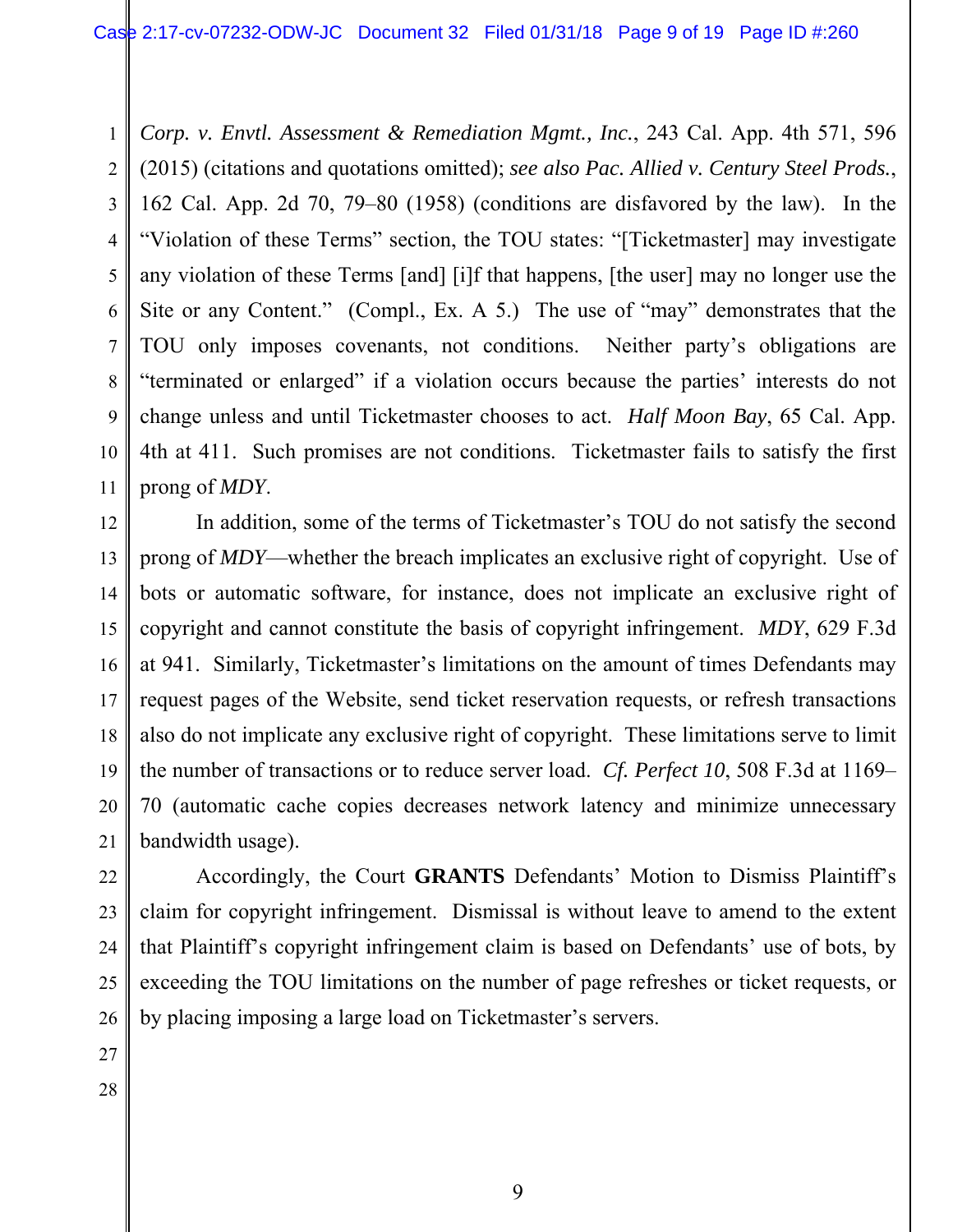# 2 3

4

5

1

# **B. Digital Millennium Copyright Act**

The DMCA provides that: "[n]o person shall circumvent a technological measure that effectively controls access to a [copyrighted] work." 17 U.S.C. § 1201(a)(1). Circumvention means to "descramble a scrambled work, decrypt an encrypted work, or otherwise avoid, bypass, remove, deactivate, or impair a technological measure, without the authority of the copyright owner.'" 17 U.S.C. § 1201(a)(3)(A); *see also Disney Enters. v. VidAngel, Inc.*, 869 F.3d 848, 863 (9th Cir. 2017). Copyright infringement is not required to state a claim under 17 U.S.C. § 1201(a)(1). *MDY*, 629 F.3d at 950.

As stated above, Ticketmaster alleged that it has a copyright in various aspects of its website and mobile apps. (Compl. ¶ 28.) In order to access those copyrighted pages, Defendants must bypass security measures, including CAPTCHA and "splunk," unique identifiers for ticket purchasers used to determine if users are exceeding purchase limits. (*Id.* ¶ 21, 22.) According to Ticketmaster, Defendants circumvent these security measures by using bots or "CAPTCHA farm" laborers. (*Id.* ¶¶ 51–53, 103.) These allegations are sufficient to state a claim under the DMCA.

Defendants first argue that Ticketmaster's allegations are too vague to state a claim. However, there are no heightened pleading requirements for a DMCA circumvention claim. Ticketmaster only needs to allege facts that, accepted as true, "state a claim to relief that is plausible on its face." *Iqbal*, 556 U.S. at 678.

28 Defendants also argue that CAPTCHA and splunk are not "technological measures" as defined under the DMCA. This argument is unpersuasive. As Defendants acknowledge, a CAPTCHA prevents a user from proceeding further to gain access to copyrighted pages. CAPTCHA is therefore a "technological measure that effectively controls access to a [copyrighted] work." 17 U.S.C.  $\S$  1201(a)(1). By using bots or CAPTCHA farms, Defendants are "avoiding" CAPTCHA without the authority of Ticketmaster. The fact that legitimate users can complete a CAPTCHA in an identical manner is irrelevant—legitimate users do so with "the authority of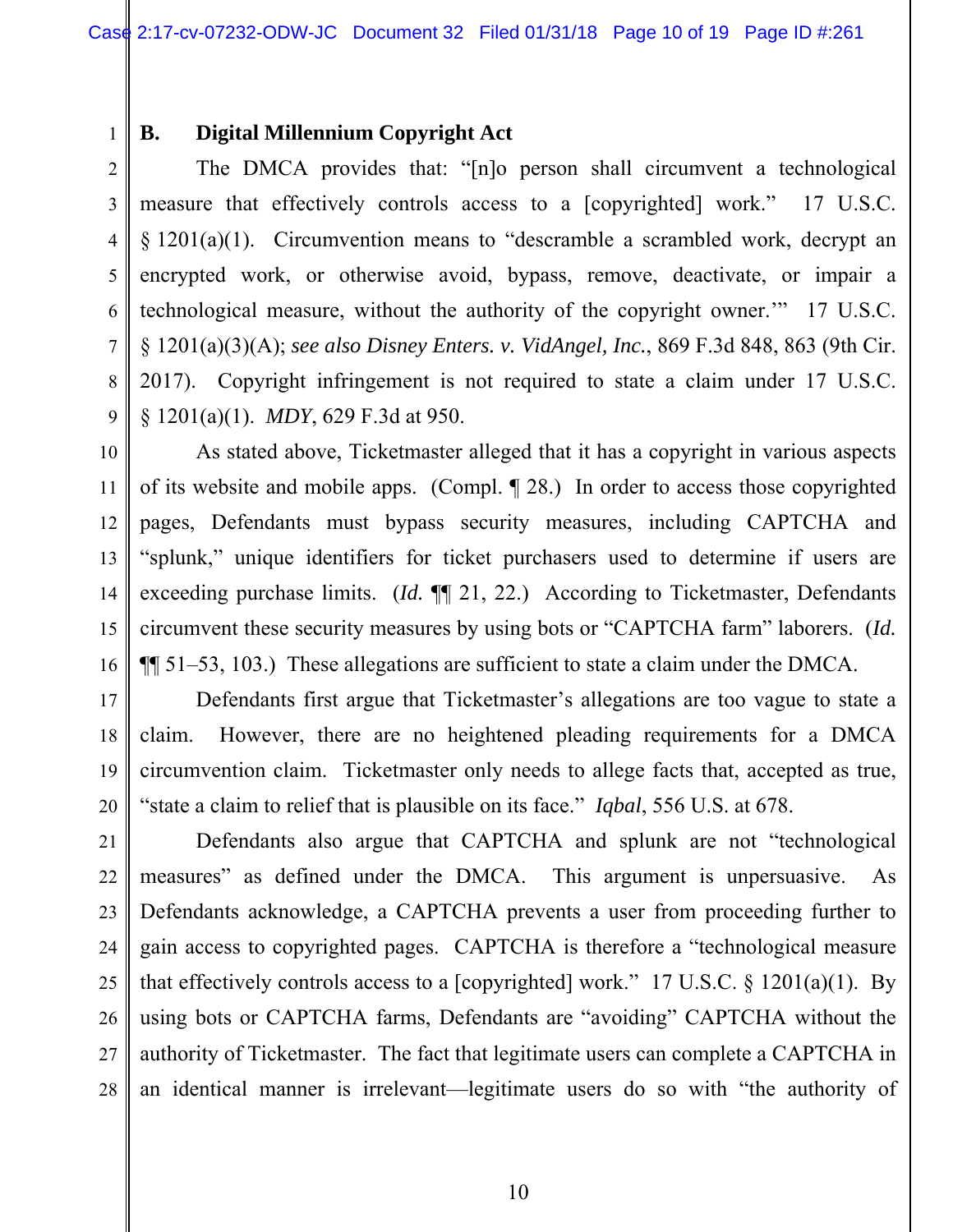1 2 3 4 5 6 7 [Ticketmaster]" and thus do not violate the DMCA. 17 U.S.C. § 1201(a)(3)(A). Whether a method of circumvention has innocent uses is irrelevant—the DMCA is concerned with the circumvention itself, not the method. Defendants' use of colocation facilities and other methods, such as deleting tracking tools like "cookies," are also actionable under the DMCA if used to circumvent Ticketmaster's technological measures. Accordingly, the Court **DENIES** Defendants' Motion to Dismiss Ticketmaster's DMCA claim.

8

9

10

11

12

13

14

15

16

#### **C. Computer Fraud and Abuse Act**

The CFAA prohibits computer trespass by those who are not authorized users or who exceed authorized use. *Facebook, Inc. v. Power Ventures*, 844 F.3d 1058, 1065–66 (9th Cir. 2016) (citing 18 U.S.C. § 1030(a)(2)(C)). "The statute thus provides two ways of committing the crime of improperly accessing a protected computer: (1) obtaining access without authorization; and (2) obtaining access with authorization but then using that access improperly." *Musacchio v. United States*, 136 S. Ct. 709, 713 (2016). "Any person who suffers damage or loss by reason of a violation of this section" has a private right of action. 18 U.S.C. § 1030(g).

17 18 19 20 21 22 23 24 25 26 27 28 "Congress enacted the CFAA in 1984 primarily to address the growing problem of computer hacking . . ." *United States v. Nosal*, 676 F.3d 854, 858 (9th Cir. 2012). In order to avoid criminalizing a wide range of innocent conduct, the Ninth Circuit narrowly interpreted the CFAA's prohibitions against computer access "without authorization" to apply to "*outside* hackers (individuals who have no authorized access to the computer at all)" and "exceeds authorized access" to "*inside*  hackers (individuals whose initial access to a computer is authorized but who access unauthorized information or files)." *Id.* (emphasis in original). Recognizing that terms of use are often "vague and generally unknown [and] website owners retain the right to change the terms at any time and without notice," the CFAA's prohibition against "exceed[ing] authorized access . . . does not extend to violations of use restrictions." *Id.* at 863. Rather, "'exceeds authorized access' in the CFAA is limited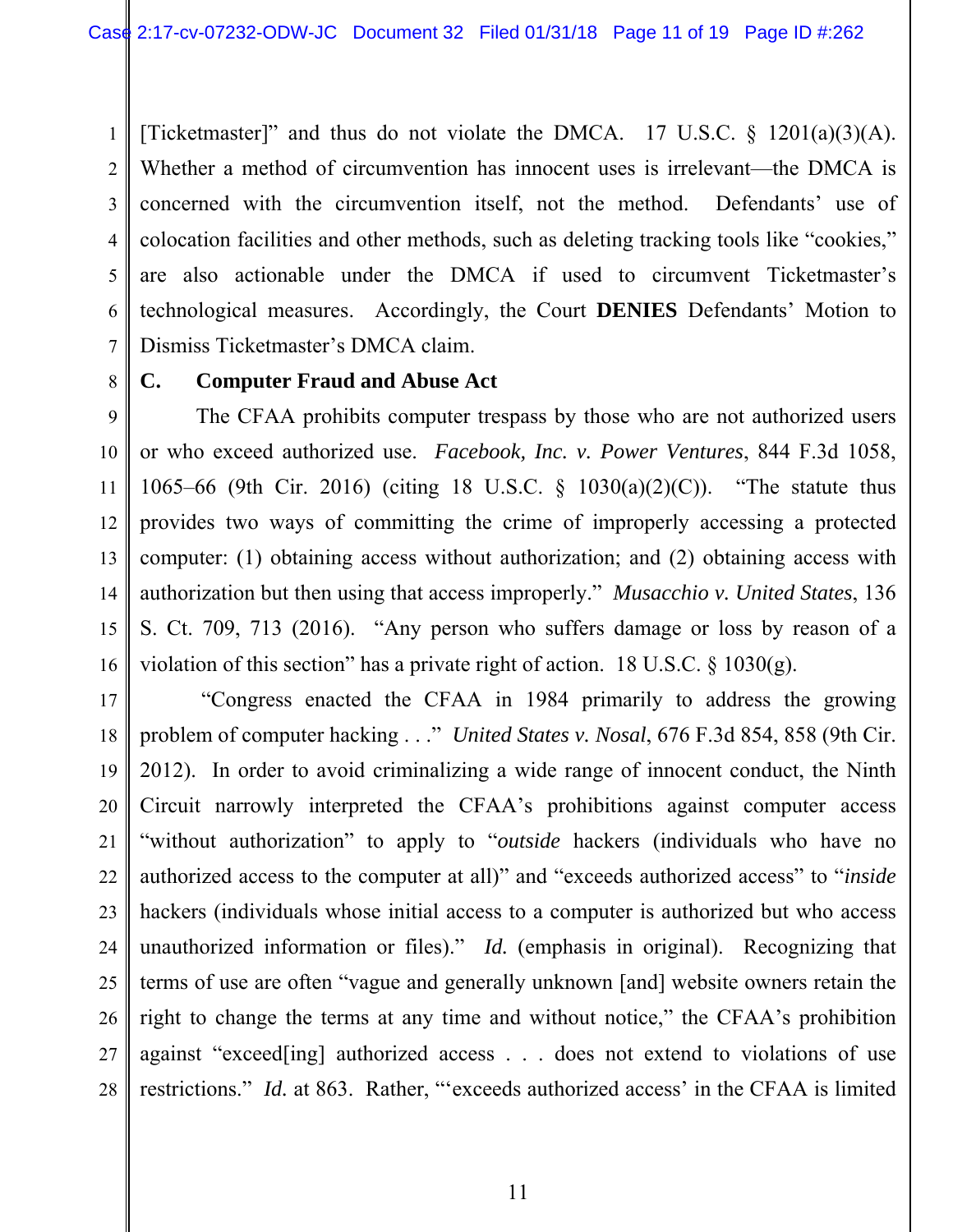to violations of restrictions on *access* to information, and not restrictions on its *use.*" *Id.* at 864 (emphasis in original).

2 3

4

5

6

7

8

9

10

1

In *Facebook, Inc. v. Power Ventures, Inc.*, 844 F.3d 1058, 1067 (9th Cir. 2016), the Ninth Circuit reiterated that "a violation of the terms of use of a website—without more—cannot establish liability under the CFAA." However, "a defendant can run afoul of the CFAA when he or she has no permission to access a computer or when such permission has been revoked explicitly." *Id.* For example, the plaintiff in *Facebook* expressly rescinded permission by sending a cease-and-desist letter demanding that the defendant stop using its website and by imposing blocks on the defendant's IP addresses. *Id.* at 1068.

11 12 13 14 15 16 17 18 In this case, the issue is whether Defendants lacked authorization or exceeded their authorization when using Ticketmaster's website or mobile apps. Ticketmaster contends that Defendants lacked or exceeded their authorization by violating its TOU, even after it sent Defendants a cease-and-desist letter outlining the alleged violations. However, "[t]he mention of the terms of use in the cease and desist letter is not dispositive." *Facebook*, 844 F.3d at 1067 n.3. Ticketmaster must show that Defendants either lacked authorization to access its website, or that Defendants exceeded such authorization.

19 20 21 22 23 24 25 26 27 28 Ticketmaster has not shown that it rescinded permission from Defendants to use its website. In its cease-and-desist letter, Ticketmaster outlined Defendants' TOU violations, including Defendants' use of bots or automated software, imposing a large load on Ticketmaster's infrastructure, requesting more than 1,000 pages in a 24-hour period, making more than 800 ticket reservation requests in a 24-hour period, and circumventing CAPTCHA. (*See* Compl., Ex. E 3.) Ticketmaster then demanded that "[Lombardi], Prestige, and any other companies or individuals under [Lombardi's] direction or control cease and desist from any further violations of Ticketmaster's rights." (*Id.* at 4.) These demands admonish Defendants for violating the TOU, but do not actually revoke access authority. *Cf. Facebook*, 844 F.3d at 1067; *Craigslist,*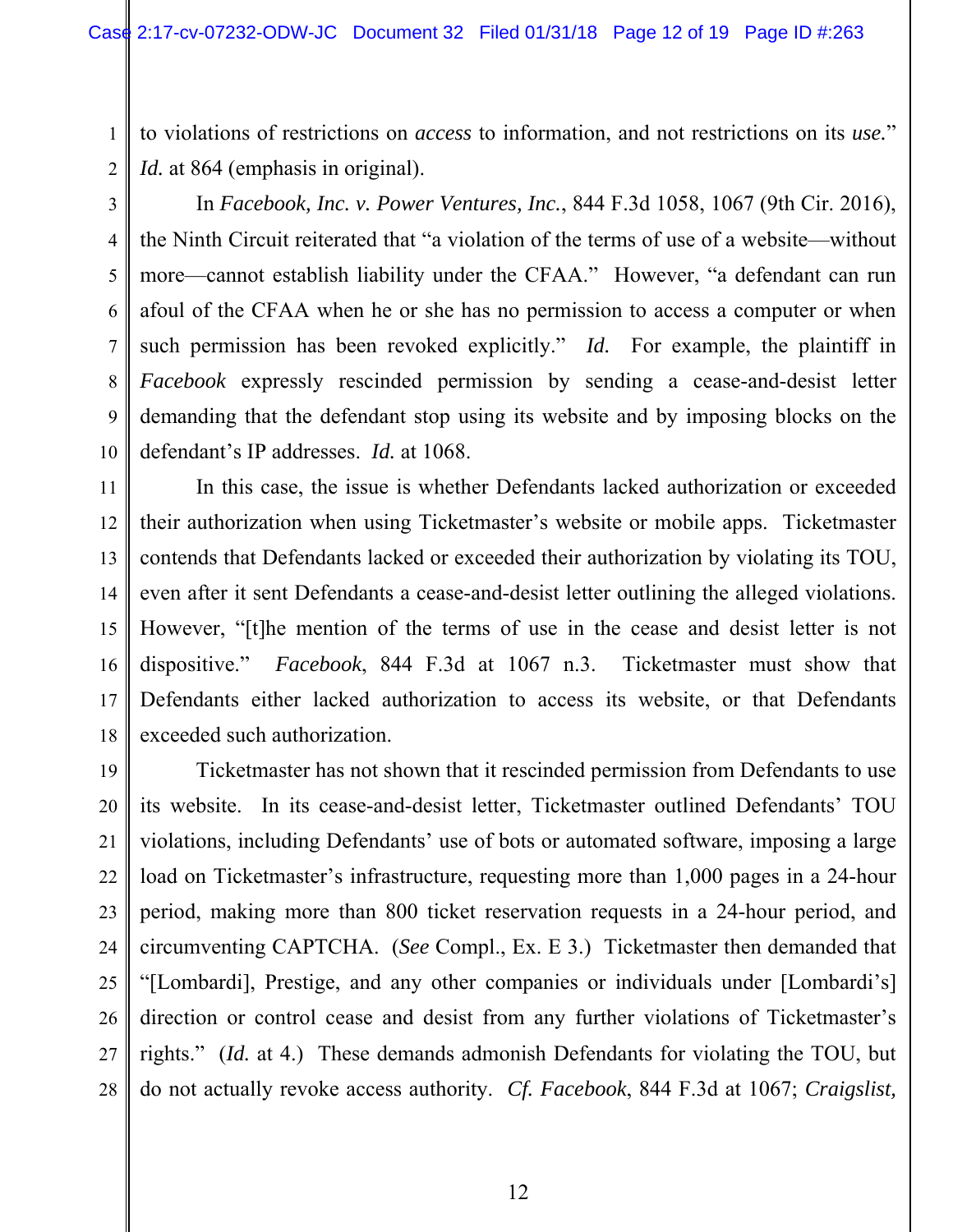1 2 3 4 5 6 7 *Inc. v. 3Taps, Inc.*, 964 F. Supp. 2d 1178, 1184 (N.D. Cal. 2013). Indeed, Ticketmaster's Complaint is wholly devoid of any allegations suggesting that Ticketmaster took steps to prevent Defendants from future access. For example, Ticketmaster did not allege that they shut down Defendants' accounts or attempted to block their IP addresses. *See Facebook*, 844 F.3d at 1067*.* Rather, Ticketmaster's cease-and-desist letter appears to imply that Defendants could continue to use Ticketmaster's website so long as they abide by the TOU.

8 9 10 11 12 13 Therefore, Ticketmaster must base its CFAA claim on the second prong—that Defendants exceeded their authorization to use its website. In the Ninth Circuit, "exceed authorization" claims require some showing that defendants are "inside hackers" who accessed unauthorized information or files. *Nosal*, 676 F.3d at 863. However, Ticketmaster's allegations are limited to Defendants' TOU violations. *Nosal* precludes such claims.

14 15 16 17 18 19 20 21 22 23 24 25 26 Ticketmaster relies on *United States v. Lowson*, No. 10-114, 2010 WL 9552416 (D.N.J. Oct. 12, 2010), for the proposition that violating code-based restrictions satisfies the requirement that CFAA claims based on terms of use violations must plead "more." *See Facebook*, 844 F.3d at 1067 ("violation of the terms of use of a website—without more—cannot establish liability under the CFAA.") *Lowson*, however, has little persuasive weight as an out-of-circuit case decided before *Nosal* and *Facebook*. Moreover, *Lowson* is distinguishable. In *Lowson*, the defendants accessed unauthorized information when they "allegedly acquired source code the vendors used to protect their website." 2010 WL 9552416, at \*2. The *Lowson* defendants were also charged with "implementing 'hacks' and 'backdoors' to enable automated programs to purchase tickets." *Id.* at \*5. By contrast, Ticketmaster's allegations in this case are limited to bot and automated software use. Ticketmaster does not allege that Defendants gained access to unauthorized information.

27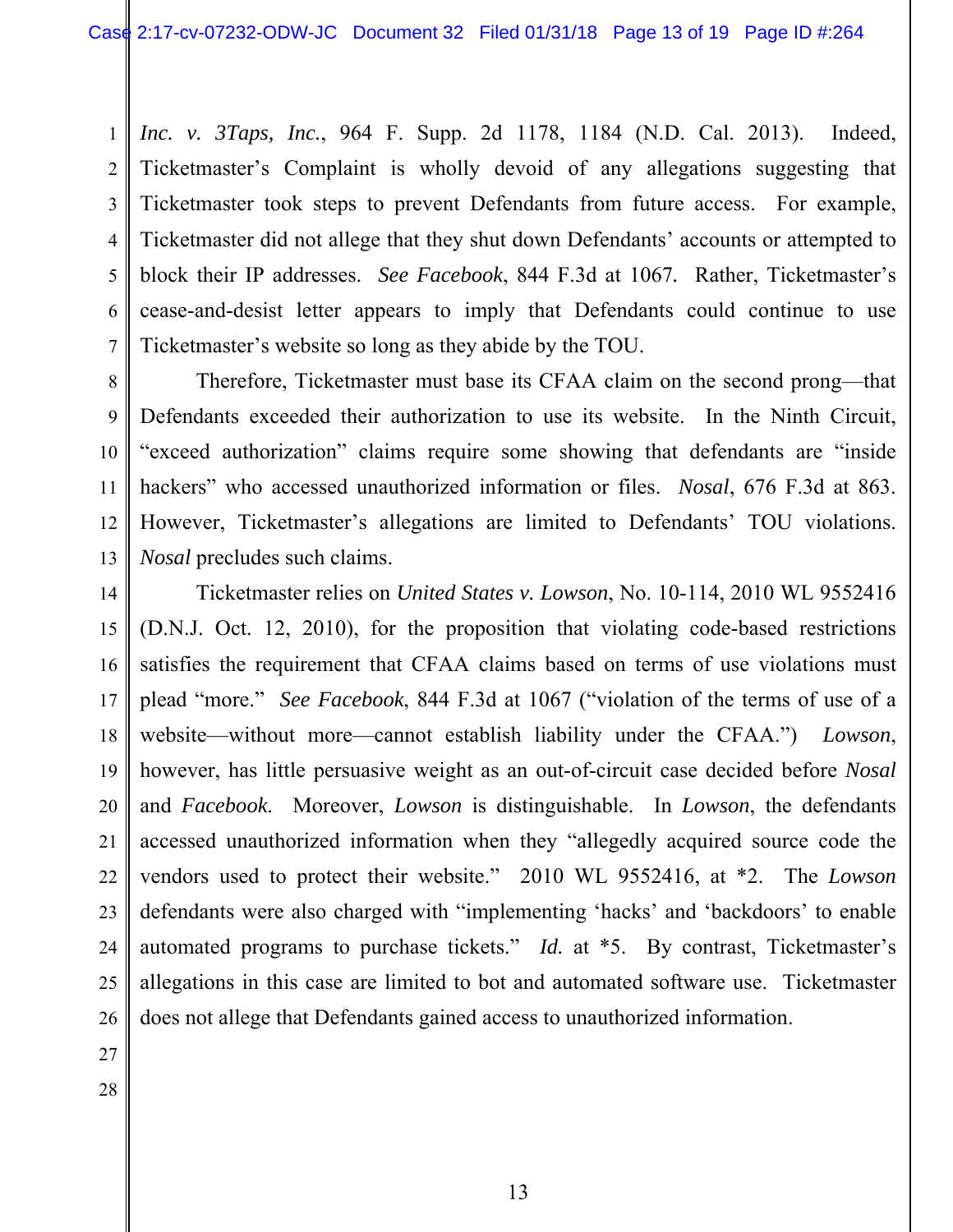For these reasons, the Court **GRANTS** Defendants' Motion to Dismiss Ticketmaster's CFAA claim with leave to amend.<sup>3</sup>

3

4

5

6

7

8

9

10

11

12

13

1

2

#### **D. California's Computer Data Access and Fraud Act**

The CDAFA is California's state-law analogue to the CFAA. Under the CDAFA, "any person who commits any of the following acts is guilty of a public offense . . . knowingly and without permission uses or causes to be used computer services . . ." Cal. Pen. Code  $\S$  502(c)(3). "In contrast to the CFAA, the [CDAFA] does not require *unauthorized* access." *U.S. v. Christensen*, 828 F.3d 763, 789 (9th Cir. 2016) (emphasis in original). "A plain reading of the statute demonstrates that its focus is on unauthorized taking or use of information." *Id.* The parties appear to agree that, in this case, there is no distinction between the CFAA's prohibition against unauthorized access and the CDAFA's prohibition against unauthorized use. (*See* Mot. 21; Opp'n 20–21.)

14 15 16 17 18 19 20 *Oracle USA, Inc. v. Rimini St., Inc.*, 879 F.3d 948, 2018 WL 315568 (9th Cir. 2018), is directly on point. In *Oracle*, the Ninth Circuit held "that taking data using a *method* prohibited by the applicable terms of use, when the taking itself generally is permitted, does not violate the CDAFA." *Id.* at \*10. "[Plaintiff] obviously disapproved of the method—automated downloading—by which [defendant] took [plaintiff's] proprietary information," but defendant is only liable if it was not authorized to take and use the information that it downloaded. *Id.*

Here, as explained above, Ticketmaster never withdrew authorization to use its website. Ticketmaster's cease-and-desist letter only expressed its disapproval of the method by which Defendants accessed the website. This is insufficient to state a claim under the CDAFA. For these reasons, the Court **GRANTS** Defendants' Motion to Dismiss Ticketmaster's CDAFA claim with leave to amend.4

26 27

 $\overline{a}$ 

21

22

23

24

<sup>&</sup>lt;sup>3</sup> Because Ticketmaster's CFAA claim is dismissed and is capable of amendment, the Court declines to address Defendants' remaining arguments.

<sup>28</sup> <sup>4</sup> Ticketmaster also argues that circumventing technical barriers, like CAPTCHA, constitutes improper use. (*See* Opp'n 21 (citing *In re Facebook Privacy Litig.*, 791 F. Supp. 2d 705, 715 (N.D.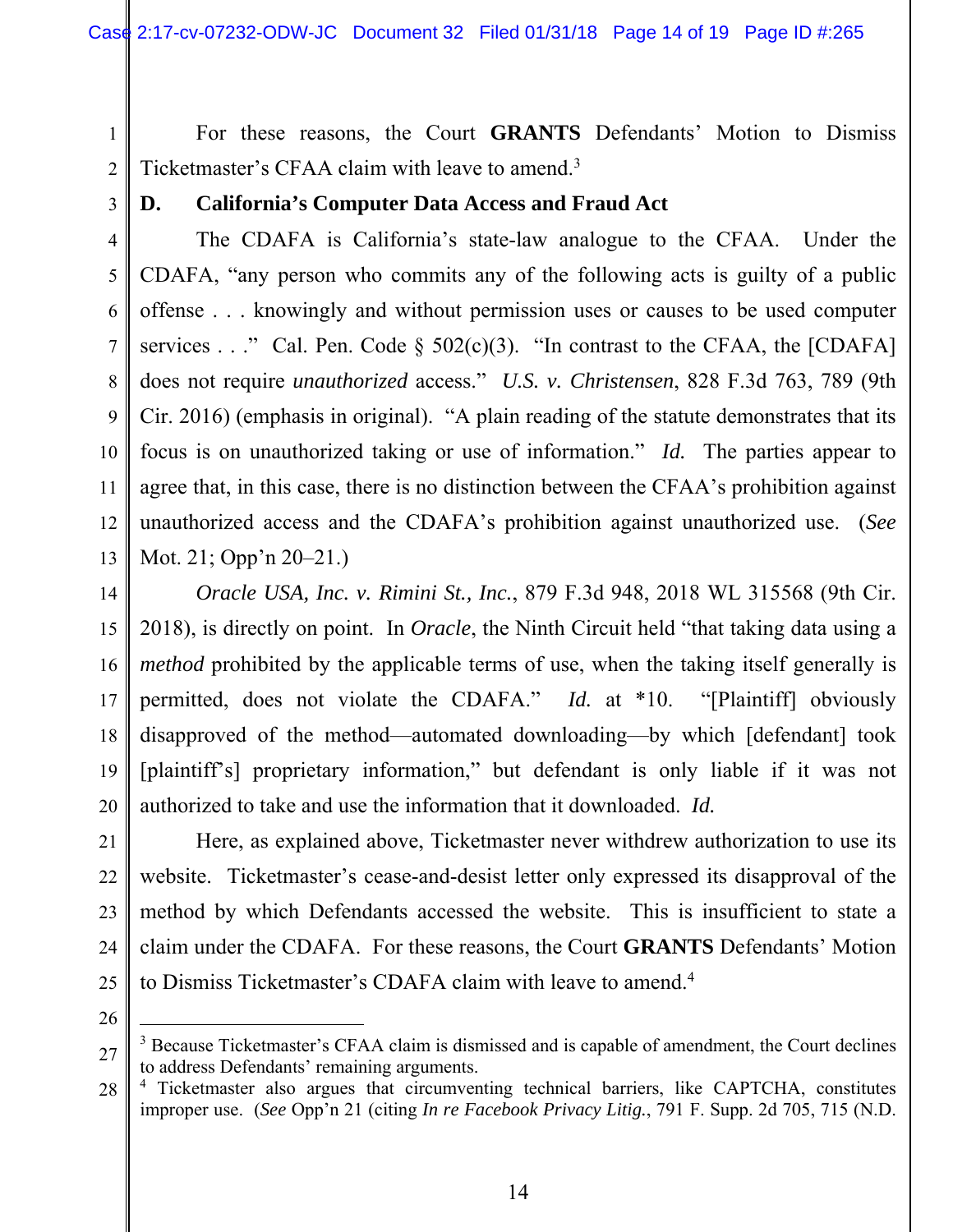#### **E. Breach of Contract**

Defendants argue that Ticketmaster's breach of contract claim should be dismissed because it fails to adequately plead damages. Specifically, Defendants argue that Ticketmaster's liquidated damages provision is unenforceable and Ticketmaster does not adequately allege compensatory damages.

5 6

7

8

9

10

11

12

13

14

15

17

20

21

22

23

24

1

2

3

4

# *1. Liquidated Damages*

California law applies a two-part test to determine whether liquidated damages provisions are valid: (1) fixing the amount of actual damages must be impracticable or extremely difficult; and (2) the amount selected must "represent a reasonable endeavor by the parties to estimate a fair compensation for the loss sustained." *Util. Consumers' Action Network, Inc. v. AT&T Broadband of S. Cal.*, 135 Cal. App. 4th 1023, 1029 (2006) (quoting *Rice v. Schmid*, 18 Cal. 2d 382, 385–86 (1941)). Whether a "reasonable endeavor was made depends on both (1) the motivation and purpose in imposing the charges, and (2) their effect." *Id.* Liquidated damages provisions in standard form contracts are not presumptively unenforceable. *Id.* at 1038.

16 18 19 Here, the damages associated with Defendants' alleged activity include costs that can be readily fixed, as well as costs that are difficult to determine. Infrastructure costs, such as additional security measures and monitoring costs, are easily calculable. But Ticketmaster also alleged costs associated with loss of consumer goodwill and deterrence. (Compl. ¶¶ 65, 71.) These costs are impracticable or extremely difficult to fix. Therefore, Ticketmaster has satisfied the first element.

 The second element is similarly satisfied. Ticketmaster's liquidated damages provision sets liquidated damages at \$0.25 per page request or reserve request made in excess of 1,000 pages or 800 reserve requests per 24-hour period. The high threshold

25

 $\overline{a}$ 

<sup>26</sup> 27 28 Cal. 2011)).) However, the cases Ticketmaster cites for this propsition all predate the Ninth Circuit's recent decisions in *Christensen* and *Oracle*. Moreover, the technical barriers in cases that apply such a presumption do more than impede access—they attempt to prevent access entirely. *See, e.g.*, *Facebook, Inc. v. Power Ventures, Inc.*, No. C 08-05780, 2010 WL 3291750, at \*11 (N.D. Cal. July 20, 2010) (plaintiff blocked IP addresses).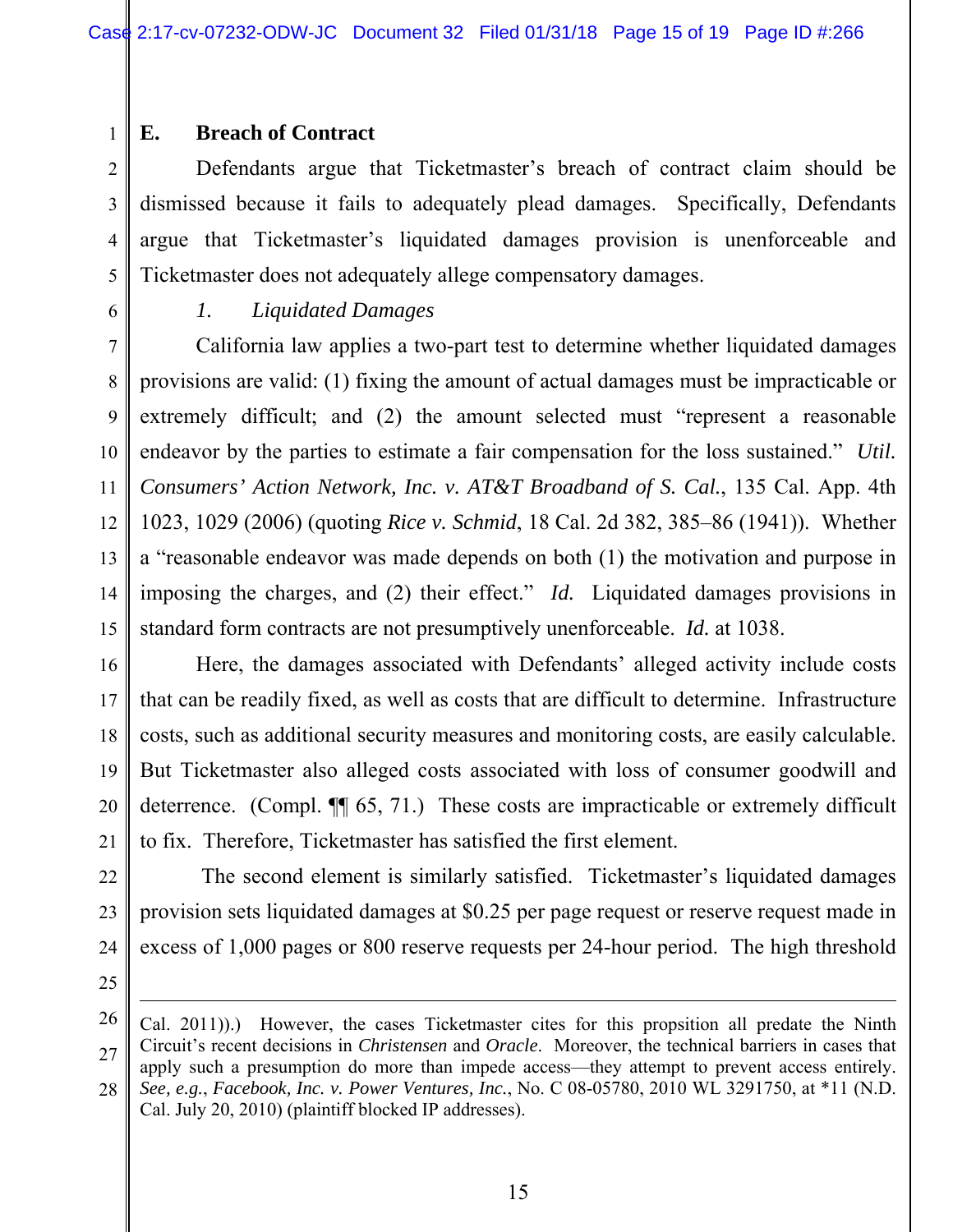before the liquidated damages provision applies suggests that there is no improper motive or purpose behind the provision.<sup>5</sup> At this stage of the proceedings, Ticketmaster's liquidated damages provision appears enforceable.

1

2

3

4

5

6

7

8

9

18

21

22

23

### *2. Compensatory Damages*

As explained above, Ticketmaster has alleged that it suffered damages in the form of infrastructure costs, loss of consumer goodwill, and costs associated with deterrence. These costs are sufficient to allege compensatory damages. *See Rent-a-Center, Inc. v. Canyon Television & Appliance Rental, Inc.*, 944 F.2d 597, 603 (9th Cir. 1991) (loss of goodwill is a compensable injury).

10 11 12 13 14 15 16 17 Defendants contend that Ticketmaster's compensatory damages are speculative because Ticketmaster profits off of Defendants' activity. (*See* Mot. 28.) According to Defendants, Ticketmaster only cancels orders when it is clear that those tickets can be resold. Otherwise, Ticketmaster simply pockets the proceeds of Defendants' purchases. (*Id.*) Defendants' theory, however, is itself speculative. On a motion to dismiss, the Court can only consider the facts alleged in Ticketmaster's Complaint. *See Iqbal*, 556 U.S. at 678 (2009). For these reasons, the Court **DENIES** Defendants' Motion to Dismiss Ticketmaster's breach of contract claim.

#### **F. Fraud**

19 20 Defendants contend that Ticketmaster failed to satisfy the requirements of Federal Rule of Civil Procedure 9(b) and plead the elements of promissory fraud.

Where the plaintiff's claim sounds in fraud, the complaint must comply with Federal Rule of Civil Procedure 9(b)'s heightened pleading standard. *Mendiondo v.* 

<sup>24</sup> 25 26 27 28 -<sup>5</sup> Defendants point out that in 2007, Ticketmaster set its liquidated damages rate to \$10 per page request in excess of 1,000 per 24-hour period. (*See* Mot. 27 (citing *Ticketmaster, LLC v. RMG Techs., Inc.*, 2007 WL 3084480 (C.D. Cal. June 25, 2007)).) Defendants contend that the large discrepancy between the current rate and the 2007 rate demonstrates that the liquidated damages provisions are not reasonably calculated. But the fact that the rate differs is not dispositive liquidated damages provisions are permitted *because* damages are difficult to calculate. Furthermore, the fact that the current rate is now 40 times lower than the previous amount suggests that Ticketmaster made an effort to make the provision reasonable.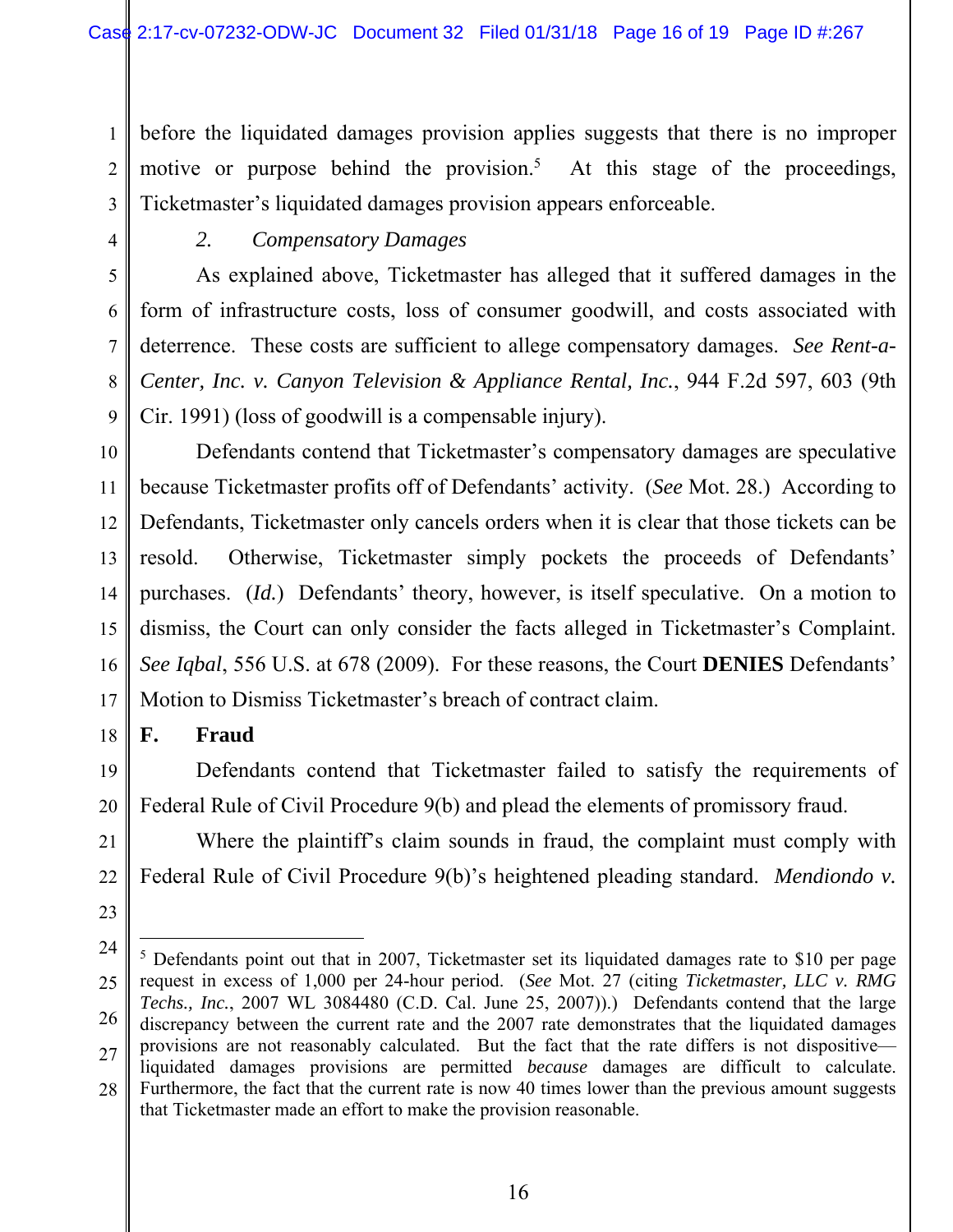1 2 3 4 5 6 7 8 9 10 11 12 13 *Centinela Hosp. Med. Ctr.*, 521 F.3d 1097, 1103 (9th Cir. 2008); *Bly-Magee v. Cal.*, 236 F.3d 1014, 1018 (9th Cir. 2001). Rule 9(b) requires the party alleging fraud to "state with particularity the circumstances constituting fraud," Fed. R. Civ. P. 9(b), including "the who, what, when, where, and how of the misconduct charged." *Ebeid ex rel. United States v. Lungwitz*, 616 F.3d 993, 998 (9th Cir. 2010) (internal quotation marks omitted); *Vess v. Ciba-Geigy Corp. USA*, 317 F.3d 1097, 1106 (9th Cir. 2003). "Rule 9(b) serves to give defendants adequate notice to allow them to defend against the charge and to deter the filing of complaints as a pretext for the discovery of unknown wrongs, to protect professionals from the harm that comes from being subject to fraud charges, and to prohibit plaintiffs from unilaterally imposing upon the court, the parties and society enormous social and economic costs absent some factual basis." *In re Stac Elecs. Sec. Litig*., 89 F.3d 1399, 1405 (9th Cir. 1996) (citations, brackets, and internal quotation marks omitted).

14 19 In California, promissory fraud consists of the following elements: (1) a promise without any intention of performing it; (2) intent to deceive or intent to induce the party to whom it was made to enter into the transaction; (3) reasonable reliance by the party to whom it was made; (4) the party making the promise did not perform; and (6) the party to whom the promise was made was injured. *Regus v. Schartkoff*, 156 Cal. App. 2d 382, 389 (1957).

15

16

17

18

21

22

23

24

26

20 25 Ticketmaster alleges that every time Defendants created an account, they assented to the TOU with the intent to breach the TOU by using bots and automated software to purchase large quantities of tickets. (*See* Compl. ¶¶ 113–23.) Ticketmaster also alleges that it relied on these representations and sold Defendants tickets, resulting in damage to its reputation, loss of advertising revenue, and increased infrastructure costs. (*Id.* ¶¶ 8, 23, 65, 67, 70, 71.) These allegations satisfy Rule 9(b) and California's pleading requirements for promissory fraud.

27 28 Defendants argue that Ticketmaster failed to adequately plead intent because Ticketmaster does not allege when it entered into a contract with Defendants. (Mot.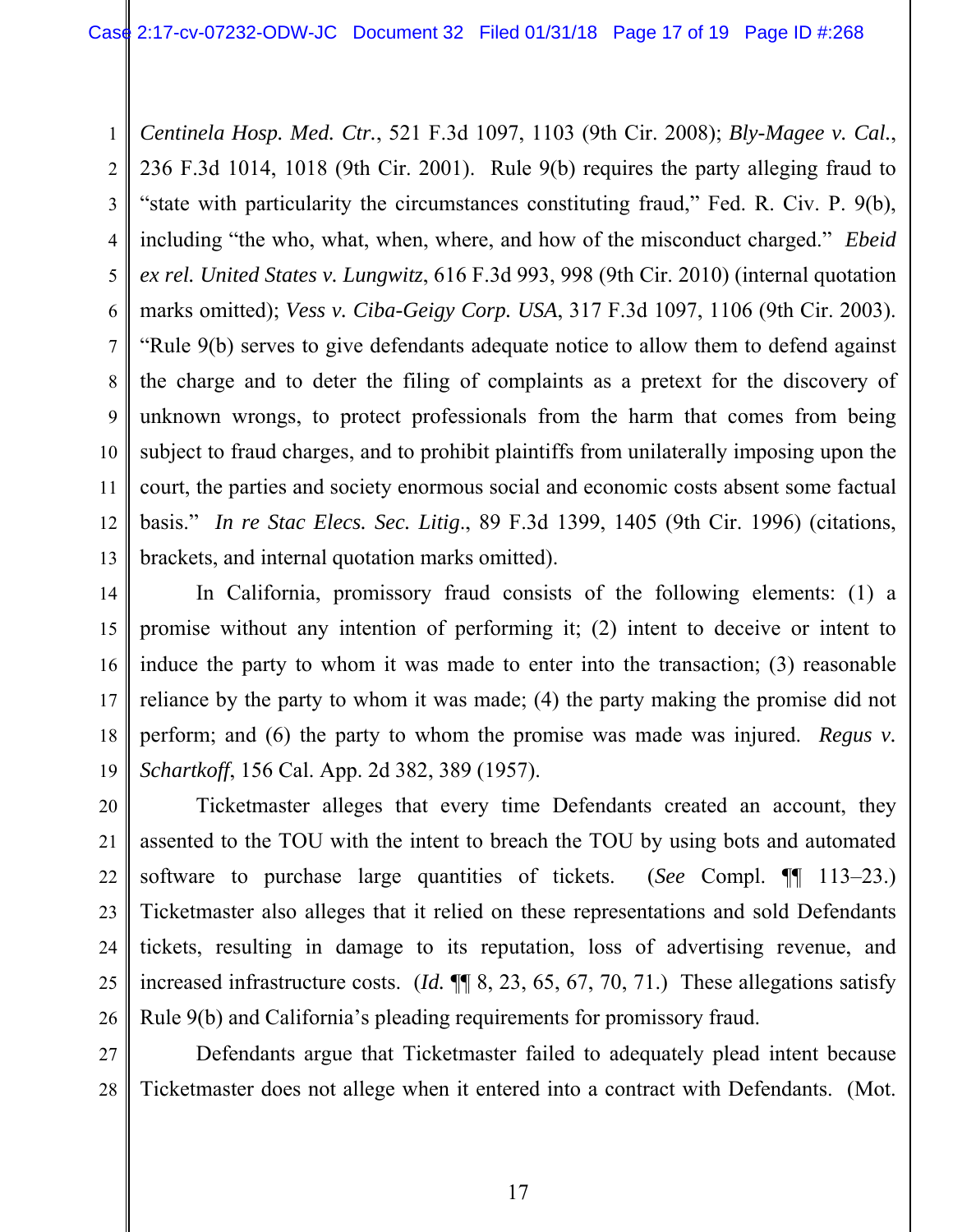1 2 3 4 32.) This argument is unavailing. Ticketmaster alleged that Defendants had the requisite intent to defraud every time Defendants created an account. For these reasons, the Court **DENIES** Defendants' Motion to Dismiss Ticketmaster's fraud claims.

20

21

22

23

24

25

26

#### **G. State Law Claims**

Defendants contend that Ticketmaster's remaining state law claims should be dismissed for lack of subject matter jurisdiction and personal jurisdiction as to Renaissance, Lombardi, and Lichtman (collectively, "Foreign Defendants"). (Mot. 33–34.)

10 11 12 13 14 Defendants do not contest that Ticketmaster's state law claims arise out of the same case or controversy as its federal claims. Because Ticketmaster has stated a claim under the DMCA and its CFAA claim is capable of amendment, the Court will exercise supplemental jurisdiction over the state law claims pursuant to 28 U.S.C. § 1367.

15 16 17 18 19 A federal court may exercise personal jurisdiction over a defendant if he or she has "minimum contacts" with the relevant forum and if the exercise of jurisdiction does not offend "traditional notions of fair play and substantial justice." *Int'l Shoe Co. v. Washington*, 326 U.S. 310, 316 (1945). Specific personal jurisdiction is analyzed according to a three-prong test:

(1) The non-resident defendant must purposefully direct his activities or consummate some transaction with the forum or resident thereof; or perform some act by which he purposefully avails himself of the privilege of conducting activities in the forum, thereby invoking the benefits and protections of its laws;

(2) the claim must be one which arises out of or relates to the defendant's forum-related activities; and

27 28 (3) the exercise of jurisdiction must comport with fair play and substantial justice, i.e. it must be reasonable.